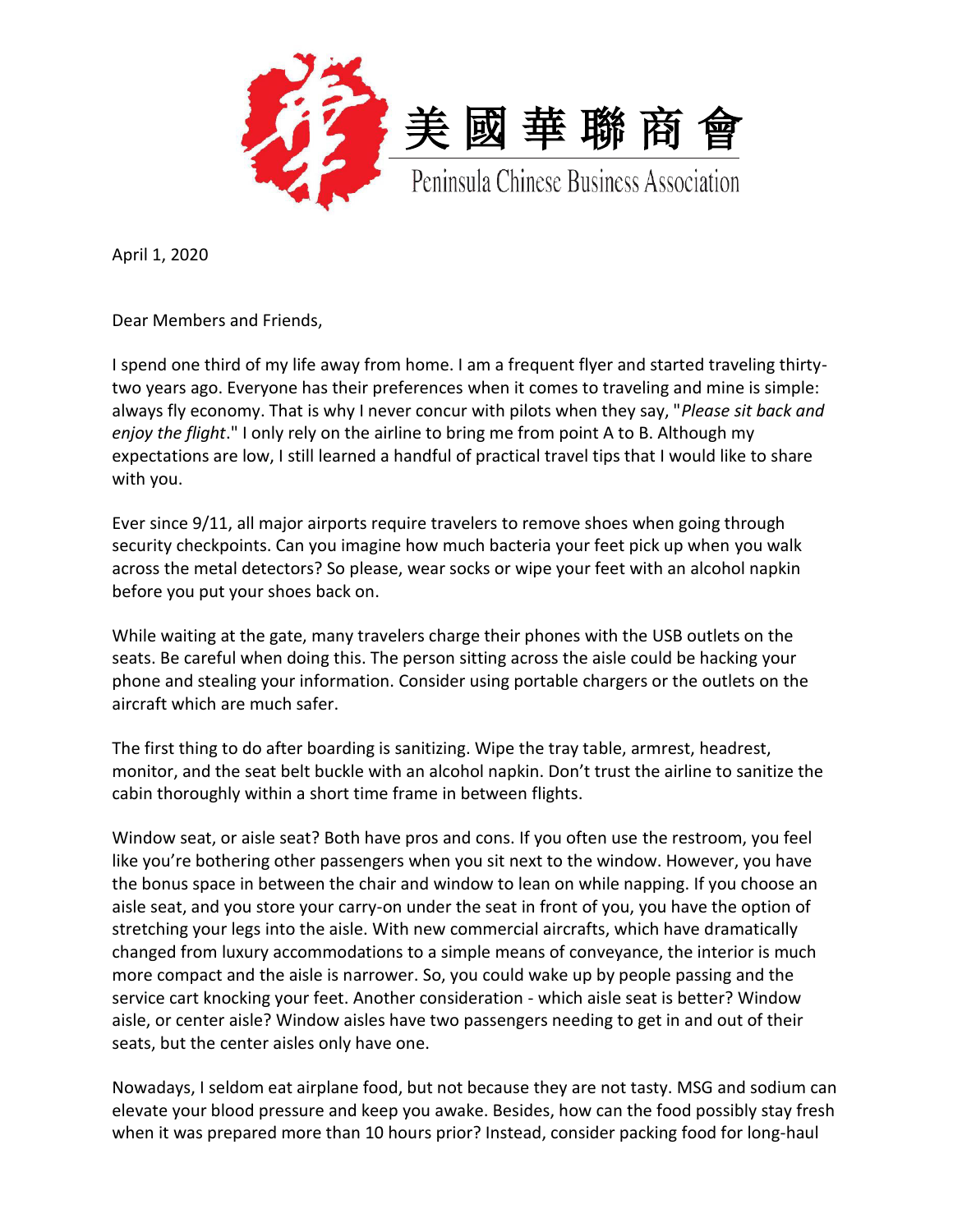flights. I bring cup noodles to warm me up in the middle of the journey; a sandwich for the main meal; peeled oranges to moisturize my throat; nuts for snacking.

Jetlag is a significant problem for many travelers. One way to manage your inner bodyclock is to time your meals as if you are already at your final destination. Rather than watch movies, try to read so that you can relax and fall asleep on the flight.

One part of the safety announcement always gets me thinking:

*"If there is an emergency, the oxygen masks will drop down. Secure your mask first before helping others."* 

This to me as an excellent metaphor for life. We can spend our time putting on other people's oxygen masks but neglect to put on our own. Don't forget to prioritize your personal needs. In doing so, you will not only help yourself, but you will be more equipped to help others. The reality is, you cannot pour from an empty glass; you cannot give what you haven't got.

So, what does putting on your oxygen mask first look like for you? What breathes life into you?

Please pause for a moment and think of your top priorities.

Safe Travels,

Johnny Darosa

Johnny DaRosa President [johnnydarosa@post.harvard.edu](mailto:johnnydarosa@post.harvard.edu)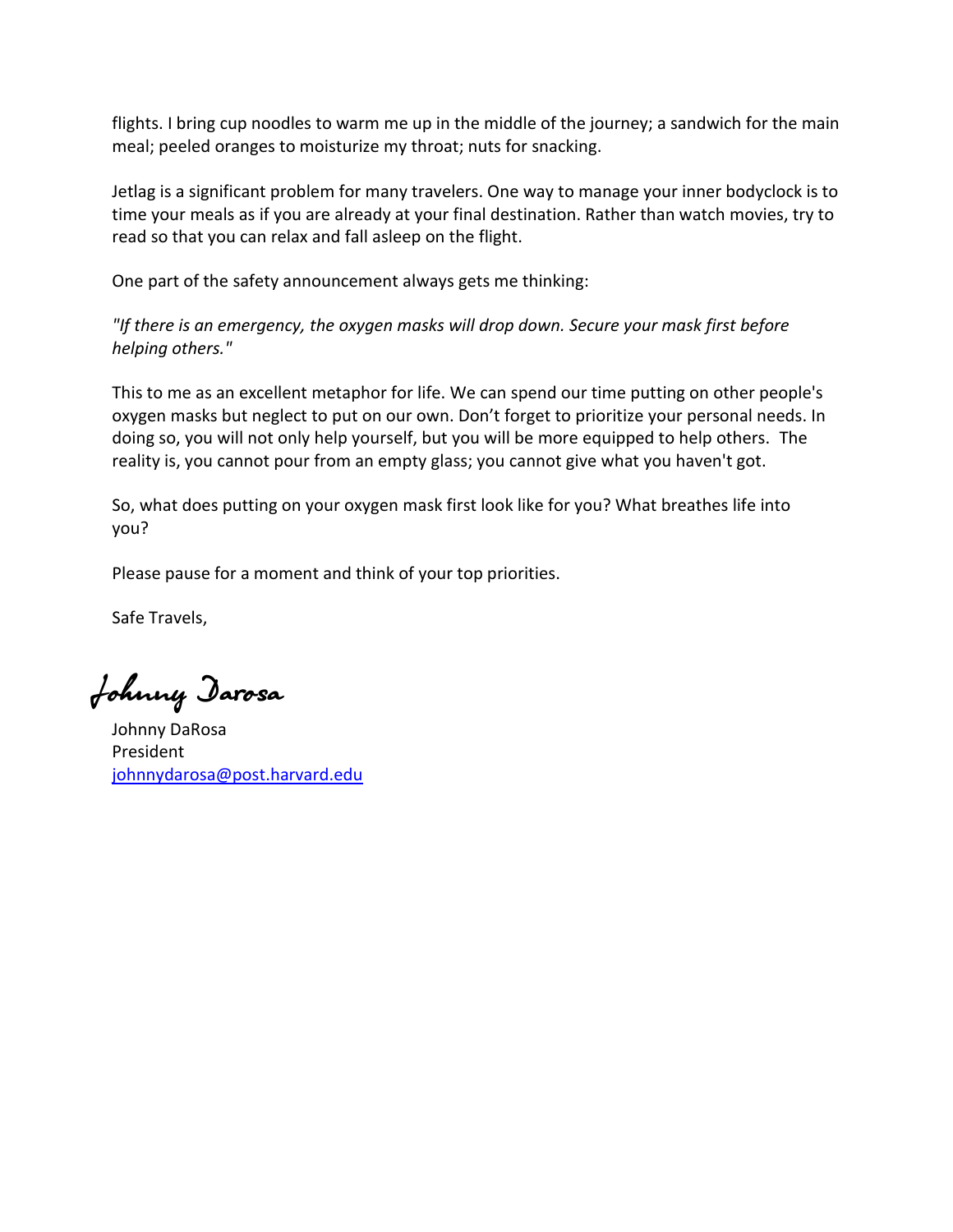

致 : 美國華聯商會會員及朋友們 ,

 我是一名「長期旅客」,32 年前已經開始我的旅客航程。心中一算,我這生有三份之 二的時間都是離家在外,而且今後,旅程仍會繼續。人在旅途,每個人對旅程、航機都有 不同的要求、不同喜好。但我對航機的要求卻很簡單:請將我從 A 點送往 B 點。我常選 擇乘坐經濟客艙,所以我從不贊同機師所說:「請你們輕鬆坐下,享受這趟愉快旅程。」 作為一位經驗豐富的旅客,一方面對旅客守則絕不陌生。也更樂意在此,與大家分享一些 實用心得:

 美國自從發生 911 恐佈襲擊及「波鞋炸藥」事件後,全國主要機場的安檢級別,一律 提升。關員要求乘客通過安檢時需要脫鞋,這措施即時令你的腳底與骯髒地板零距離。你 們能否想像,當大家赤腳步行通過金屬探測器時,腳底可以沾上多少細菌?不想與它們打 交道,請大家穿上襪子。或在完成安檢後,請用酒精消毒紙巾徹底清潔腳底,才穿回鞋子  $\circ$ 

 在登機閘口的地區,常有很多旅客,使用座位上公用的 USB 插座,為手機充電。但請 大家小心,當你使用這些公用充電器時,在你附近的黑客就可以入侵你的手機,竊取你的 個人資料及信息。請考慮使用私人便攜式充電器,或航機上更安全的充電設備。

登機後需要做的第一件事,就是消毒。用酒精消毒紙巾,認真擦拭餐桌、座位扶手、 座位頭枕、螢光幕顯示屏,還有安全帶及安全扣。不要相信航空公司,能在航班交替之間 的短促時間內,能為機艙進行徹底消毒。 要遠離病菌,不是自求多福,而是自行消毒。

你會選擇靠窗座位,還是靠通道座位呢?兩者均有優缺點。在狹窄的經濟客艙,屬寸 土必爭之地。如選擇靠窗座位,座位與窗戶之間有額外的數吋空間,當你小睡時可作為身 體依靠,令你睡得較安穩。但缺點是,如果你是一位頻頻上洗手間的乘客,那麼,你就會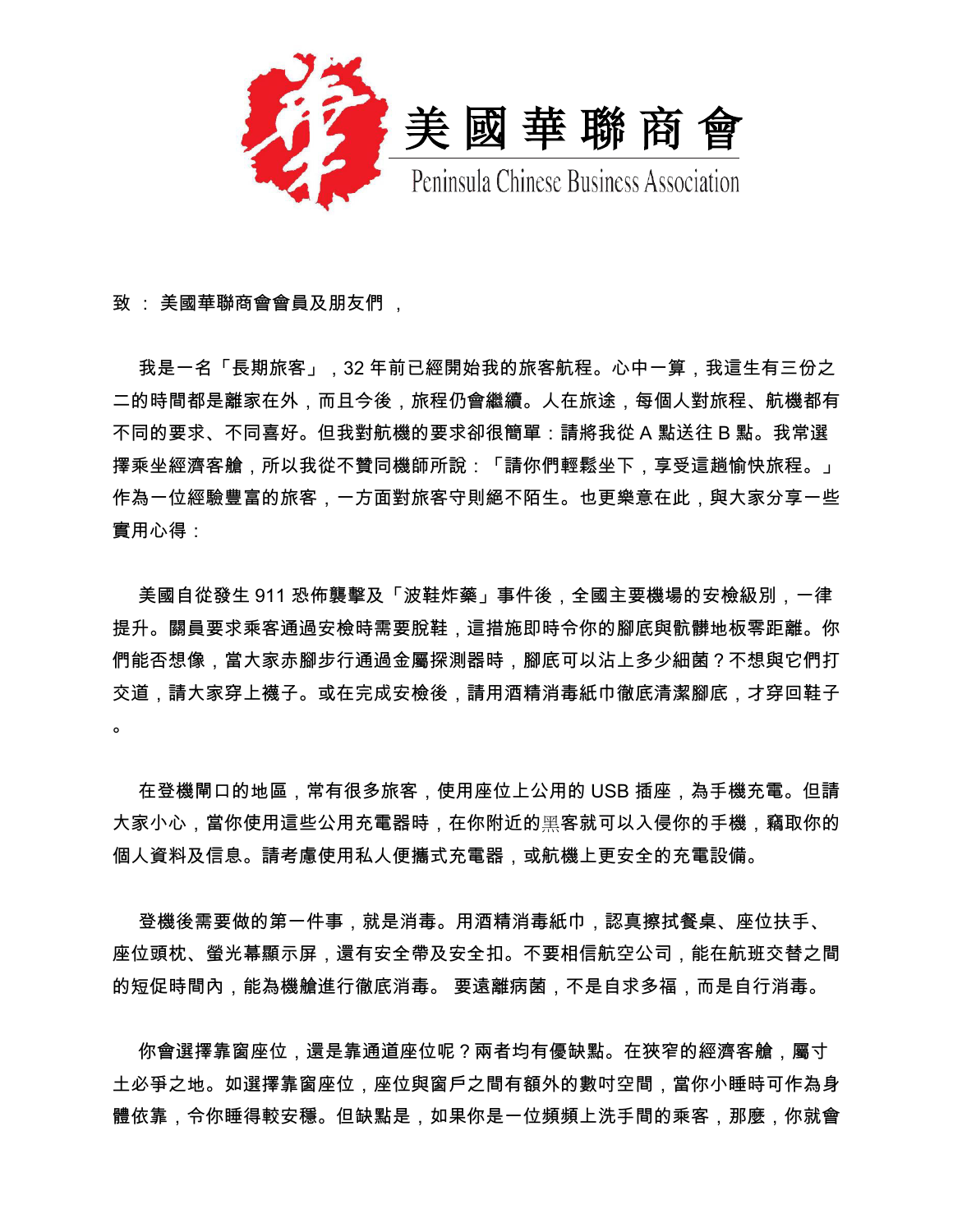給你鄰座的乘客造成打擾。如你選擇靠通道座位,並凖備將你的隨身行李或物品,置於你 前方座位下。那麼幾乎無處容身的雙腿,便可伸出通道,還可乘機舒展筋骨。隨著新型的 商用客機面世,以往豪華又舒適的機艙,已戲劇化的淪為簡單的運輸工具。機艙內務求用 最少的空間,容納最多,又複雜的設施,通道也就變得更狹窄。所以,你要有心理凖備, 你可能會被路過的人打擾,或會被服務餐車撞著雙腿而驚醒。

你還有另外考慮,就是那一排座位較好?靠窗的一排、還是中間的一排呢?靠窗一排的座 位,會有兩名乘客進出出。中間一排座位,則只有一位乘客進出。我這樣分析,希望可 以幫助大家,作出最適當的選擇,讓大家在長途航程中,少一點失望。

現在,我已經很少在航機上進食 " 飛機餐 " 及小食。不是嫌它不夠美味,而是此等食 物内含味精及鈉質,容易令人失去睡意,更會令血壓上升,不利健康。而且 "飛機餐" 在我們嚐第一口的 10 個小時前,就已經凖備好,那有新鮮可言。大家何不考慮,為自己 的長途航程帶上私人食物?我會選擇三明治作主食,零食有果仁。機艙內乾燥,吃橘子最 潤喉。我還會帶上低鈉杯麵,好讓好讓在漫長的航程中途,給自己暖暖胃。

時差,是很多旅客需要面對的重大問題。要調節體內的生理時鐘,其中一個方法,就 是以目的地的時間,來決定你現在用餐時間。另外,閱讀,比看一齣電影更可以令人放鬆 心情,從而更易入睡。

航機上每次「安全指引」的廣播,總令我有所思考:

「如果發生緊急情況,氧氣面罩會自動掉落,請先妥善為自己戴上面罩,然後才幫助別 人。」

 在於我而言,這是人生的「最佳隱喻」。在機艙,我們為別人戴上面罩,而忽略為自 己配戴。回到現實生活,我們往往只顧他人的需要,而忽略自身的需求。請將自己放在優 先考慮的首位吧,這就是「自己優先」。這一來你不僅可以幫助自己,而且更有能力幫助 有需要的人。現實是,我們不能從空杯子倒出清水;沒有能力,便淪為無能為力,何以施 予?所以請先裝備好自己、照顧好自己,才更有力量幫助別人。